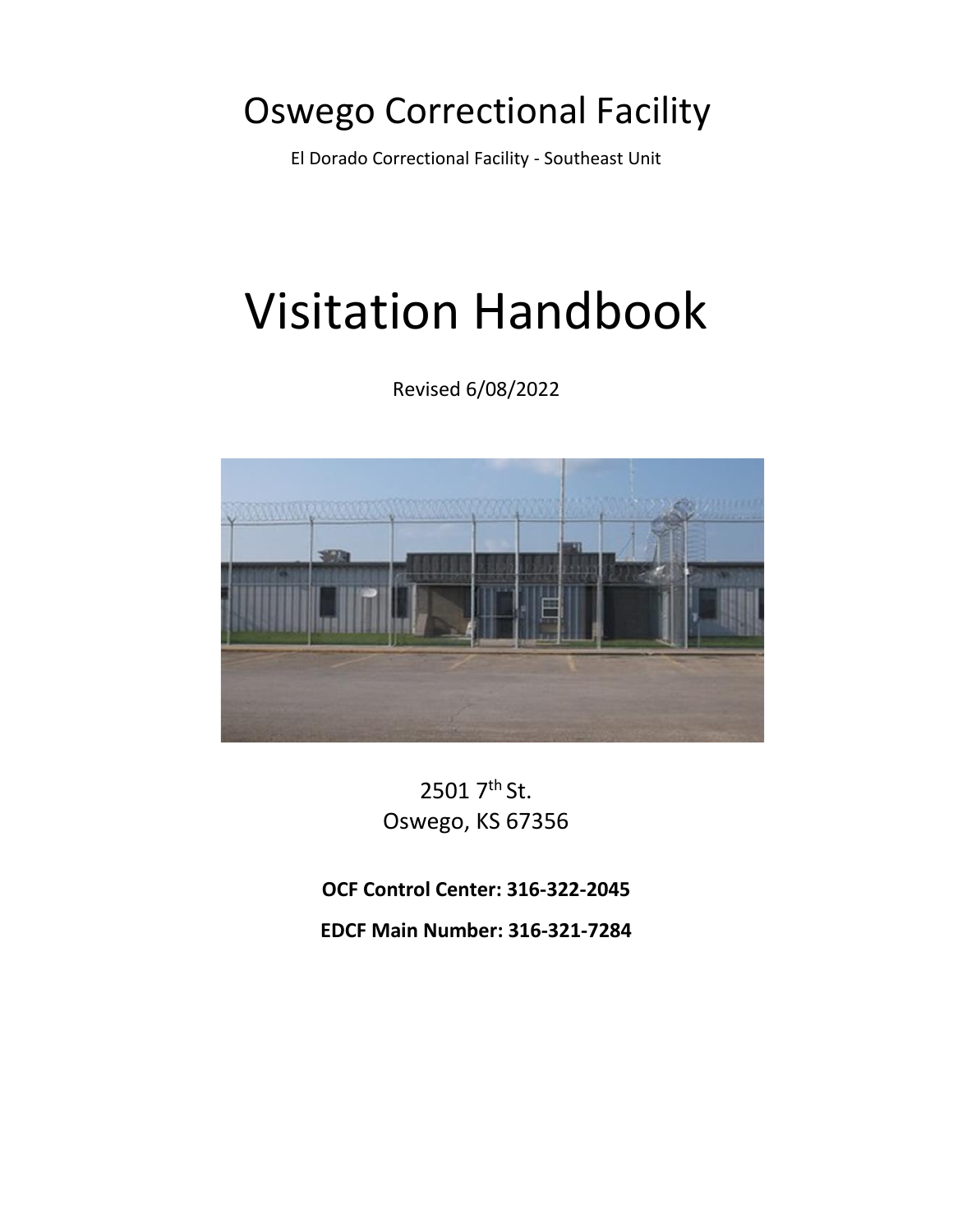#### **Visitation Schedule**

#### **Saturday or Sunday**

8:30am – 11:00am (morning session)

12:15pm - 2:30pm (afternoon session)

8:30am – 2:30pm (all day visit: must schedule morning timeslot and afternoon timeslot)

#### **Please Note:**

- The visitor on the approved resident's visiting list will schedule the time they want to visit using their ICSolutions account. This is the same application where video visits are scheduled. For those who do not already have a video visit account, the approved visitor will need to create an account at [www.ICSolutions.com](http://www.icsolutions.com/) before they can schedule a visit.
- Visits can be scheduled between one week and 72 hours from the time of the visit. Scheduled slots are on a first come basis.
- The visitation timeslots are listed above. All day visits are allowed but must be scheduled through ICSolutions. Visitors will not be allowed to stay all day unless it is scheduled through ICSolutions.
- Each scheduled timeframe will allow up to nine residents to have a visit.
- Each resident may have up to 3 (three) visitors per visit.
- Visitation is limited to parents, stepparents, siblings, spouses of siblings, half-siblings, stepsiblings, stepchildren, children, spouse, parents of spouse, grandparents, or any person who filled the role of parent de facto with respect to the resident as confirmed by the warden/superintendent upon review of the social history and only for adults the resident as identified as their primary visitor. Any child under the age of 18 that is a sibling, stepsibling, child, stepchild, nieces, nephews or spouse to a resident currently in a correctional facility
- All visitors participating in the visit must be processed simultaneously. Once a visit is established, subsequent visitors will not be allowed entrance. The only exception is when a new visitor(s) join(s) the already established morning visit in the afternoon, this will be allowed.
- Visitors are allowed in the building up to 15 minutes prior to the start of their scheduled visitation timeframe.
- If the visitor(s) arrives late, they will still be able to visit during their scheduled time frame but the end time for the visit will not change.
- Visitors who do not have a visit scheduled on ICSolutions will not be allowed inside the facility.
- Residents are allowed up to 1 visit a week. (A week is defined as Sunday through Saturday.)
- Vending machines will be available.
- Aramark food will be allowed to be purchased for all day visits only. Aramark food will not be allowed for purchase for morning only visits or afternoon only visits. See page 13 of this rule book for further information.
- Lunches will not be held for residents who choose to visit through lunch.
- Residents who choose to end their visit to go to lunch will have to wait until their next scheduled visitation day for another visit.
- Visitors who leave the secured area during a visitation session will not be allowed back into the session.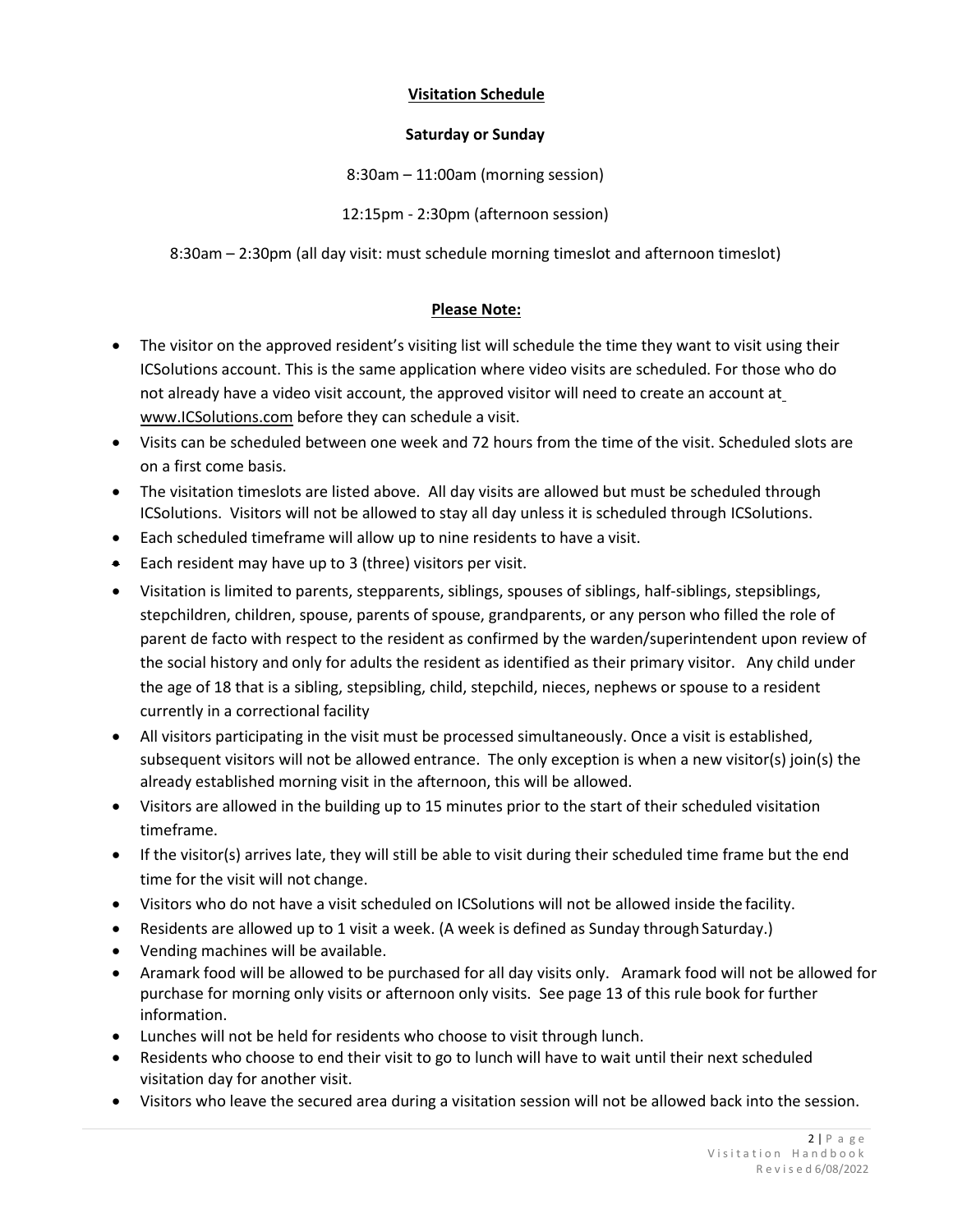#### **Policy Statement on Visiting**

The Department of Corrections recognizes the importance of visitation in making a resident's period of incarceration less difficult. With those Residents who have families, visiting privileges allow for the maintenance of family ties which may otherwise be lost. A Resident's motivation to improve his condition is affected in a positive way when he has regular visits from family and friends.

This handbook has been designed to inform visitors at OCF of the facility's rules and regulations as they pertain to visitation. Rules and regulations regarding visiting are necessary for all facilities. This handbook, as well as our visiting program, has been set up to provide a fair, wholesome, and safe environment for visitors, Residents, and staff. All OCF staff shall strictly enforce all visiting rules and regulations in a polite and professionalmanner.

Visitation is an important element in the correctional process; visiting privileges can be revoked / suspended for violating rules and regulations. Please read this handbook carefully to avoid any unnecessary delay orinterruption of visiting privileges. Visitation rules will be strictly enforced.

> Keep in mind the facility is highly resistant to making exceptions to the regulations outlined in this handbook.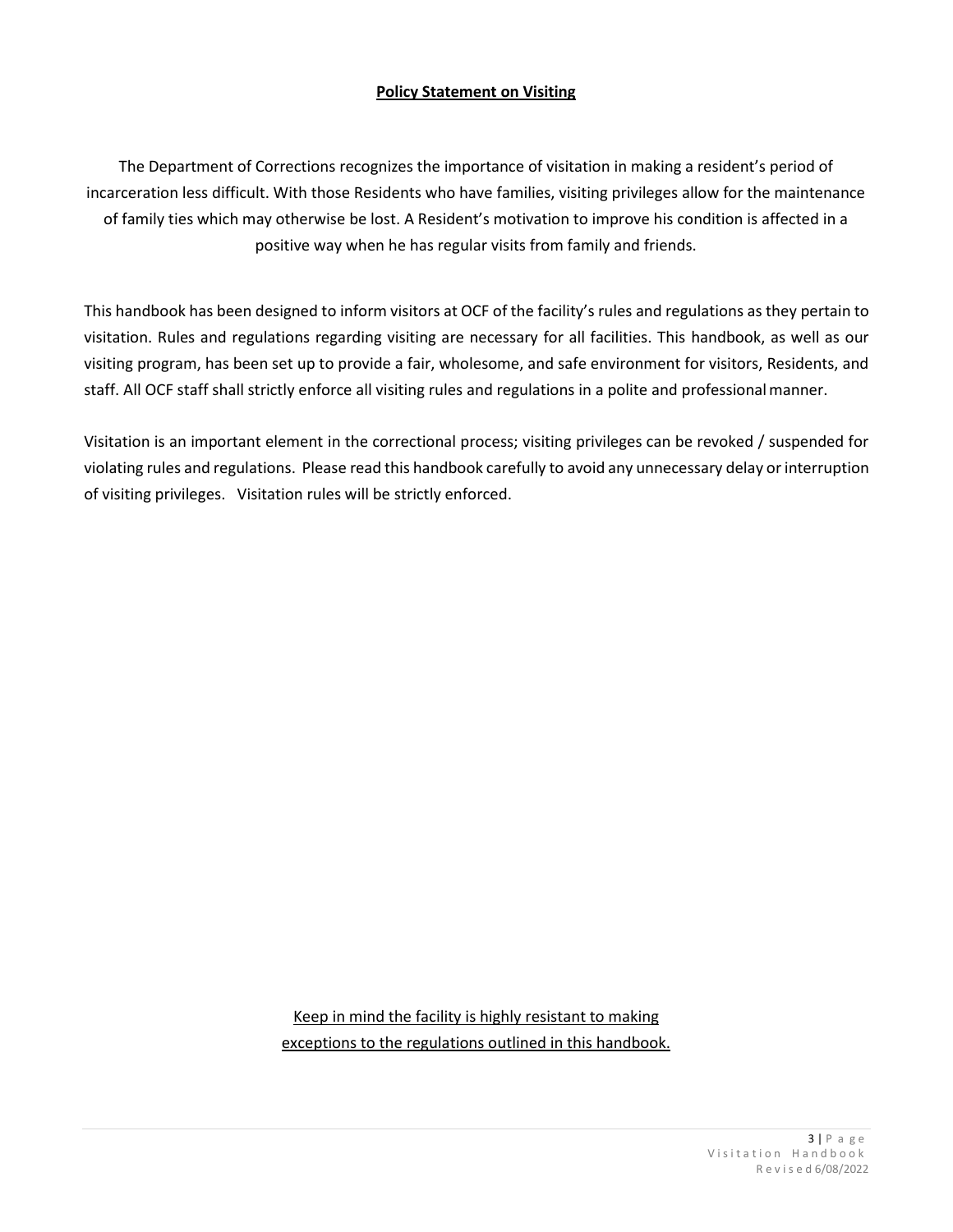# **General Information**

**Entering for Visitation:** Visitor traffic on the facility perimeter road is prohibited. Vehicles are to be parked in available spaces in front of the building. Vehicle windows and doors must be completely closed and locked during visitation. Visitors will enter through the front gate. Please ensure the gate is fully closed before entering the building, as visitors will not be allowed to pass into the lobby until the front gate is secure. Once inside the lobby, the visitation officer will provide assistance as needed.

**Exiting the Facility:** To exit the facility, visitors proceed back through the same door you entered upon arrival. A visitor who walks through the electronically controlled foyer door will not be allowed back into the visitation session. Visitors must depart facility grounds promptly upon termination of visits.

**Lockers:** A limited number of lockers are available on a first-come, first-served basis. Use of lockers will be limited to:

- Individuals who are dropped off and need to lock up their individual items.
- Keys
- Coats and other weather-related clothing articles shall be hung on the coat rack or placed in a locker as these items are not allowed in the visitation room.

If you need a locker key, place your item(s) in an empty locker and before entering through the metal detector, let the officer know that you need a locker key. The visitor will be issued a locker key in exchange for their ID. The visitor must return the key once the visit is over and the locker is unlocked. The key will be exchanged for the ID. We assume no responsibility for any lost or stolen items.

**Contraband:** Bringing contraband into a prison can have serious consequences. Trafficking contraband, in a penal institution is a **felony**. Trafficking in contraband is defined as introducing or attempting to introduce anything not specifically allowed by the Warden of the facility. This includes drugs, needles, tobacco, weapons, explosives, intoxicating beverages, currency, cell phones, written communication and more. Residents or visitors attempting to bring contraband of any type into the facility are subject to the Facility Disciplinary process, arrest and prosecution. Visitors are subject to suspension of visiting privileges at the discretion of the Warden.

# **DO NOT bring into the facility:**

- Drug paraphernalia
- Smoking Devices for drug paraphernalia
- Tobacco products
- Smoking Devices for tobacco products
- Lighters
- Rolling papers
- Cell phones or any cell phone related devices
- Cameras
- Electronic devices (i.e. pager, fitbits)
- Watches of any kind including smart watches and/or internet capable watches
- Photographs
- Pen knives
- Handcuff keys
- Wallets
- **Purses**
- Correspondence for the resident cannot be accepted at OCF if brought in by visitors. It must be mailed into the facility.
- Toys/Games/Stuffed animals
- Money
- Keys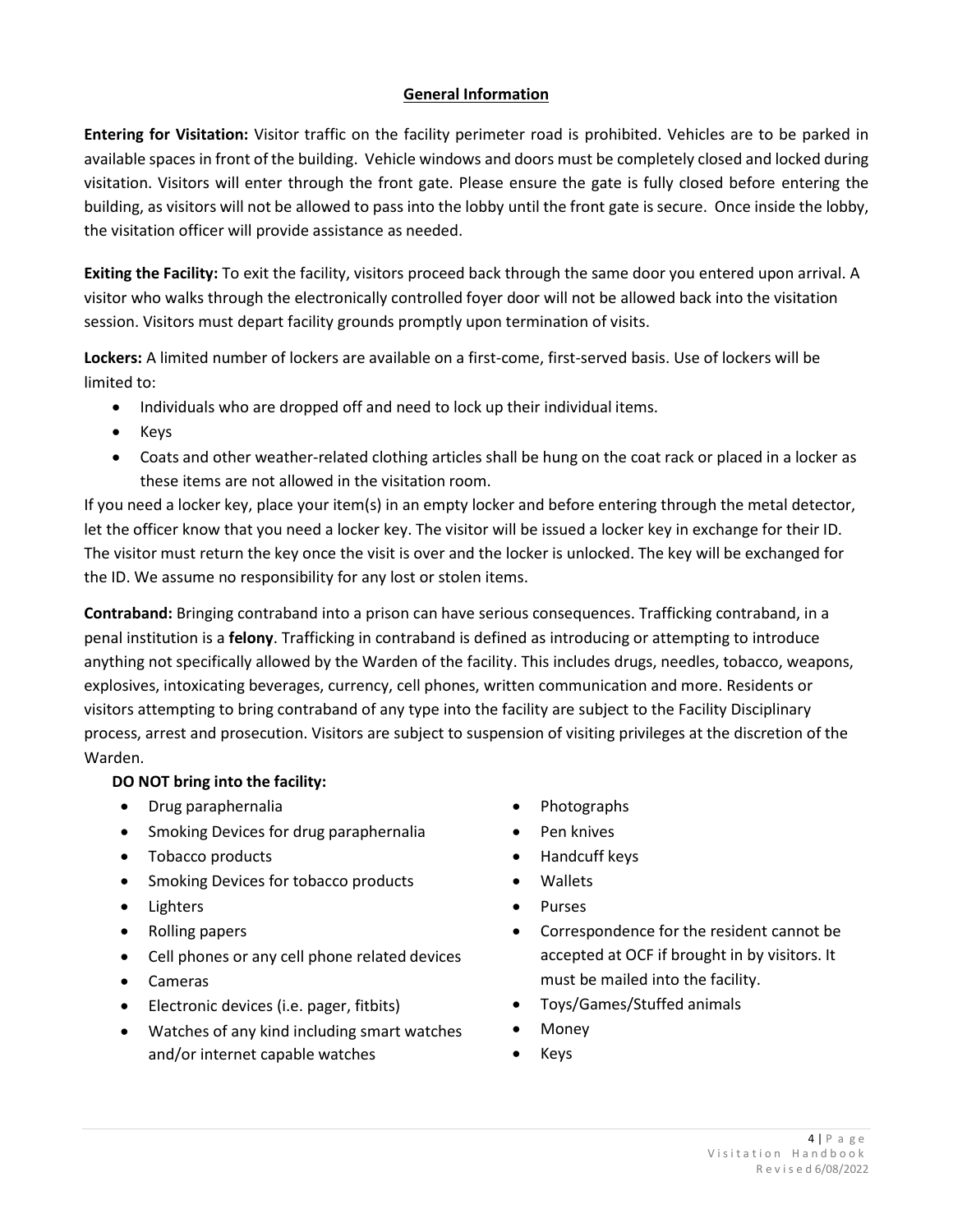#### **Items that can be brought into visitation:**

- Prescription medication, which does not require injection, not to exceed amount needed for length of visitation period.
- Personal jewelry (no watches), including a medical alert bracelet.
- Eyeglasses
- Small clear coin purse
- Sweaters/light jackets which must be taken off during processing and placed through metal detector.

**Search of Visitors:** Any person entering facility grounds is subject to search in accordance with IMPP 12-115. Any visitor who refuses to be search will be prohibited from visiting any KDOC facility for a specified time period. Each visitor will be required to clear both a metal detector and a parcel x-ray machine search**.** All clothing considered to be outer garments shall be removed during the entry process. The clothing underneath the outer garments must be suitable for entry into the facility. For example, a visitor will not be allowed to enter with a tank top on even if the visitor has another garment to put over the tank top. Any person(s) refusing to comply with any part of the check-in process shall be denied entry into the facility. You will be allowed (3) attempts to pass the metal detector. If you fail to pass on the third attempt, you will not be allowed to enter the facility unless you have a medical device and a doctor's note approving the device in the visitation database. In these cases, you will be pat searched in the area of detection. All medical devices that do not allow a person to pass through the metal detector shall require the person to present a medical approval from a doctor and a full pat search from a same sex security staff member.

**Check-In & Identification for Visitation:** Before a visitor is allowed to visit, the visitor will be asked to produce a valid picture I.D. Any valid state or government issued photo ID is acceptable i.e. driver's license, passport, etc. Positive identification is mandatory. Visitors who are 16 years of age and older are required to submit photo identification issued by a governmental agency such as a driver' license or state issued ID card. Visitors who are under the age of 16 are required to have identification, which may include a birth certificate, social security card, or school ID. Visitors who are unable to produce proper identification will be denied visiting privileges. After proper verification is obtained, the visitor will surrender their identification document to staff prior to entering the visitation room. The inside left wrist of visitors will be stamped with a three-digit alphanumeric code. Identification documents will be returned once a person is cleared to exit the facility.

All visitors are also required to fill out a Visitor's Registration Form. Full Completion of this Form is Required Each Time There is a Visit. Any person refusing to complete this form shall not be allowed to enter the facility.

**Personal Property and/or Money:** Under no circumstances will personal property and/or money be accepted or exchanged during visitation with staff or residents. Any personal property will be sent out through the visitation officer following proper procedures.

**Resident Deposits:** As specified in **IMPP 04-103** Inmate Trust Funds, all deposits to inmate accounts are required to be completed electronically through a vendor(s) contracted by the department to conduct such transactions. As of Spring 2021, there is no longer a kiosk in the lobby to deposit money in. Please contact Access Corrections or JPay for further information on depositing money onto the resident's account.

**Food and Beverage:** Vending machines are available for use during visitation and to be used by visitors only. A small clear coin purse is permissible with up to **fifty (\$50) dollars in cash and coins and/or debit card. Vending machines take \$1 and \$5 bills, and all coins except pennies. Residents shall not handle any currency for any reason.**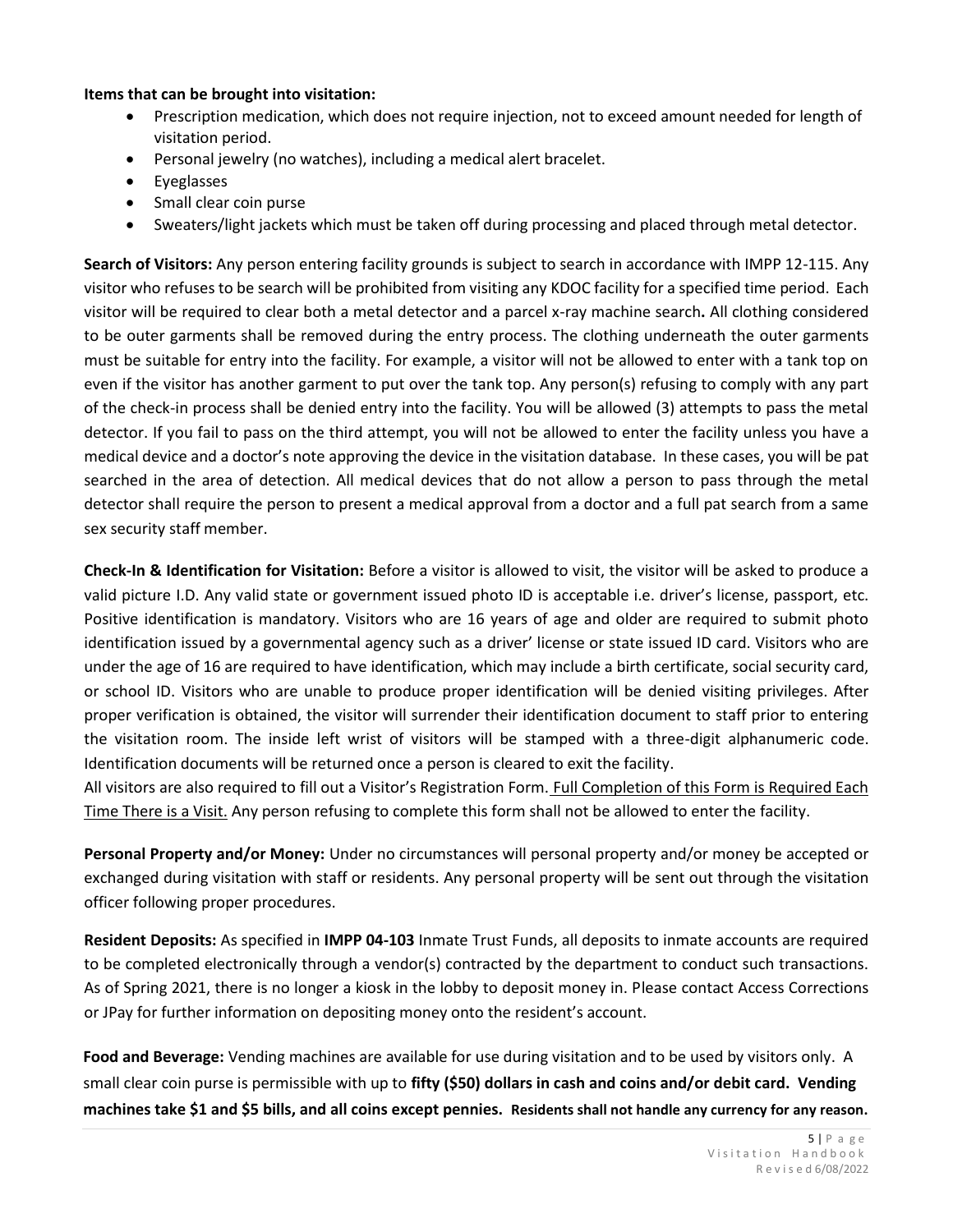**Seating:** Tables are not to be moved from their original position. Do not remove unused chairs from the table without permission from staff. Residents must sit across the table from their visitor in the designated seat. All personsshall always keep the legs of the chair flat on the floor. Feet or diaper bags are not permitted to be placed in any unused chair. No sitting on the tabletop regardless of age.

**Non-Contact Visits:** Not available at this facility.

**Games & Puzzles:** To ensure there are enough games and puzzles for all tables, only one game or puzzle can be at your table at a time. Stockpiling games and puzzles shall not be allowed.

**Restrooms:** Separate restrooms are available for visitors and residents. Please inform the visitation officer and they will let the visitor into the lobby where the restrooms and water fountain are available.

**Personal Contact:** A brief embrace and kiss at the beginning and end of each visit is permitted for the first and last minute. The visit will be terminated for any contact that is considered to be in poor taste. Handholding / contact from the elbow to wrist is the only permissible contact during the visit. Any contact above the elbow (to include neck and chest of the visitor or offender) is considered excessive.

There is to be no contact interaction between a resident and a visitor that is not on that offender's approved visitor's list. Moving from table to table is not allowed by visitors or residents. Residents and their visitors shall not be allowed to have physical contact with another resident's visitor (i.e., handshaking, holding a child of another resident / visitor, embracing or kissing another residents' visitor, etc.).

**Holiday Visitation:** Resident visitation at Kansas correctional facilities will be provided on the following four state holidays: Christmas Day, Memorial Day, Fourth of July, and Thanksgiving Day (does not include the day after Thanksgiving). If either Christmas Day or the Fourth of July holiday falls on a Saturday or a Sunday, or another day where a facility has regularly scheduled visitation, the holiday will be incorporated within the regular visitation schedule and an additional visitation day will NOT be scheduled.

**Hospice & Infirmary Visitation:** not available at this facility.

**Admin Segregation Visitation:** not available at this facility.

**Private Visitation:** Is for consultation by attorneys and clergy, or other persons having a statutory right of privileged communication to permit confidential conversations. Arrangements for this type of visit may be made during normal working hours by contacting the facility counselor at least a week prior to the requested day of visit. There are special requirements for this type of visit which will be explained by the person of contact.

**Special Visits:** not available.

**Prison Rape Elimination Act:** It is the top priority of the Kansas Department of Corrections to educate staff, residents, and the general public about the Prison Rape Elimination Act, which was signed into law in 2003. Our goal is to eliminate sexual assaults in the facility. Inmates in the facility are encouraged to report such occurrences immediately to staff or via the hotline to assist them in that reporting. If you receive any such information about such an incident, family and friends are encouraged to contact the EAI Department at EDCF by calling (316) 321-7284 ext. 22017. The Warden of the facility has established a zero-tolerance level for such activity.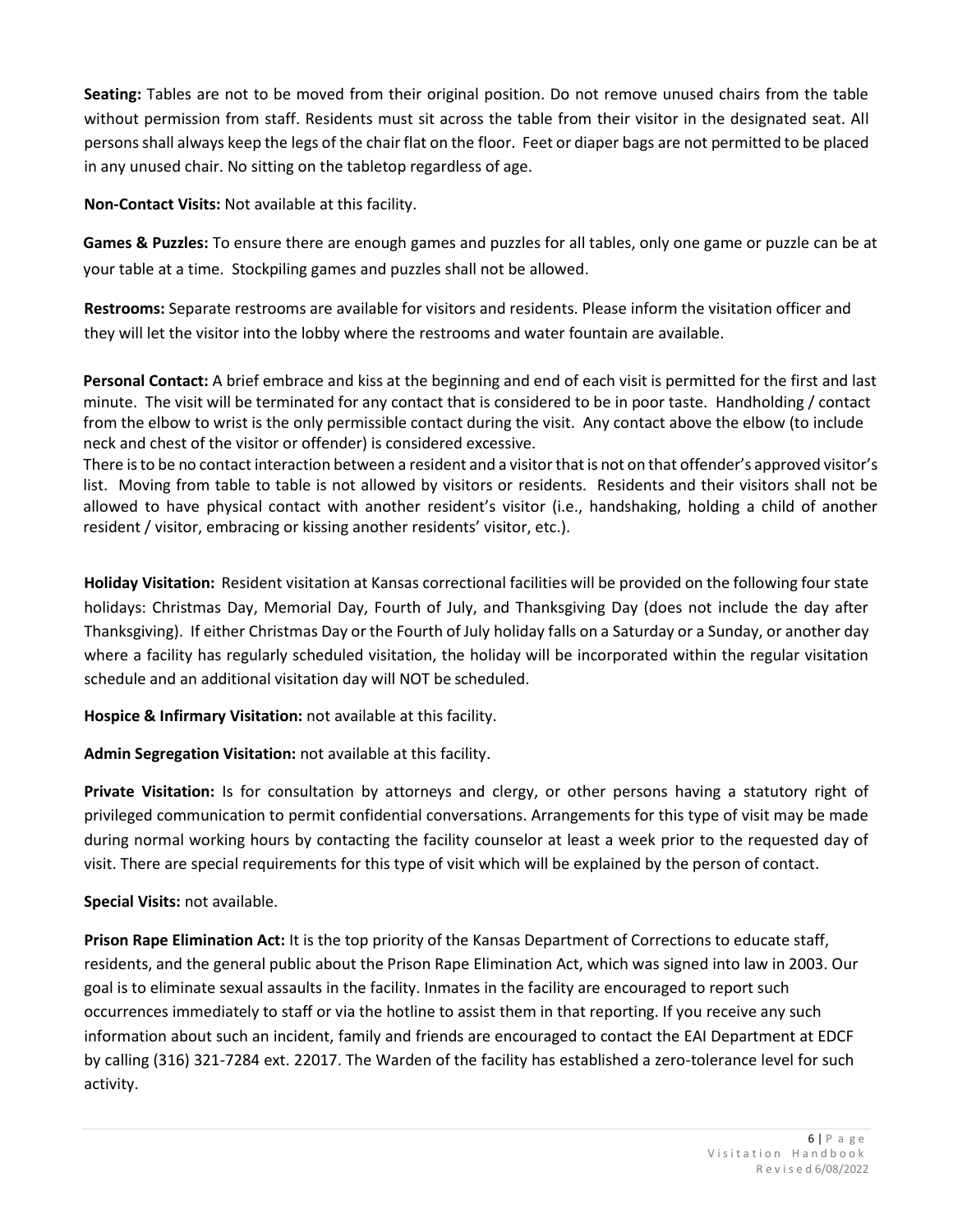#### **Who May Visit?**

It is policy of the facility not to allow any person under the age of eighteen (18) to visit unless that person is an immediate family member of the resident, i.e. sibling, step-sibling, child, step-child, grandchild or spouse. All persons under the age of eighteen (18) who are members of the immediate family; except for a spouse, may not visit unless they are accompanied by a parent / legal guardian vesting the person with authority to transport and supervise the minor child on the premises of this facility for the purpose of visiting a resident. Nieces, nephews and cousins are not considered immediate family.

Residents, who receive disciplinary conviction KAR 44-12-312 Illicit drug use, shall be not have in-person visits for 180 days.

**Visitation privileges:** In accordance with IMPP 11-101 and 10-113 visitation privileges shall be determined by the incentive level assigned to each resident in the following manner:

- **Level I** Residents assigned to Level I shall be limited to visits from attorneys, clergy, law enforcement, a primary visitor and immediate family members.
- **LevelsII & III** Residents assigned to Levels II and IIIshall be allowed visits from any approved visitors per the provisions of this IMPP 11-101A. The photograph program will be not be available at thistime.

# **What If I am a victim of the resident but I would like to visit the resident?**

This does not mean a person will not be allowed to visit. If a person is a victim of the resident, this must be indicated on the visitation application so the office of Victim Services (OVS) will be in contact with the prospective visitor for more information. If there are question about this process, please call OVS toll free at (866)404-6732.

# **If I am on Probation or Parole, will I be allowed to visit?**

If a visitor is on probation or parole and has an immediate family member incarcerated at OCF (i.e. brother, son, father) the visitor will be allowed to visit only after one year of successful probation or parole and has permission from the probation or parole officer and the Warden. This request will be initiated by the visitor through the probation or parole officer.

# **If I Am an Ex-Employee (Includes Contract Personnel of EDCF) Can I Visit a Resident at the Institution?**

KAR 44-7-104 totally restricts visitation for a period of two (2) years following departmental employment. After two (2) years have elapsed the individual may be considered for visiting privileges. Final approval rests with the Warden.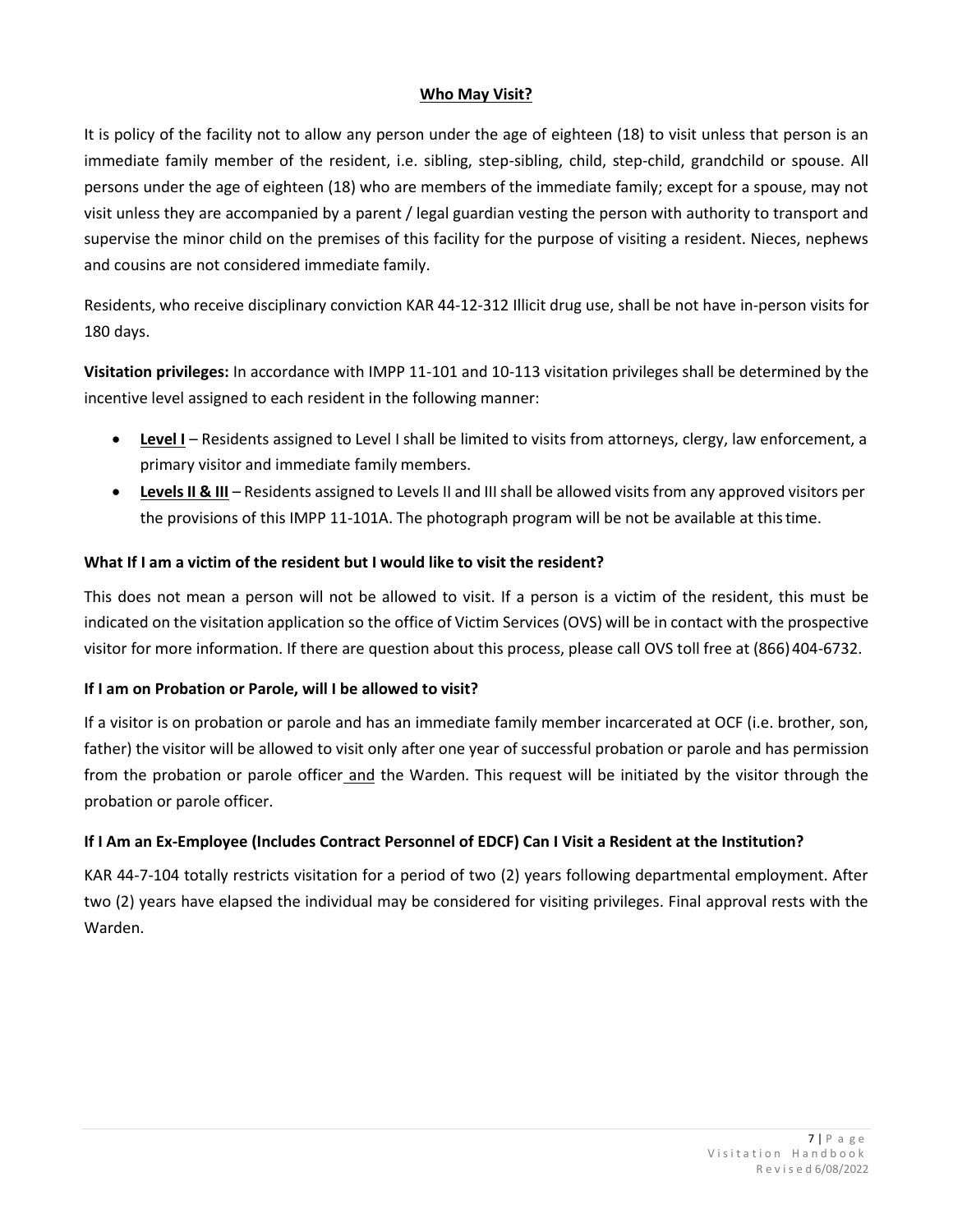#### **Responsibility of Guardians over Children**

- The birth certificate is the only document needed when the biological mother brings the minor into the facility.
- The birth certificate and proof of guardianship are required when a residential custodian brings a minor into the facility.
- If a visitor brings in a child of whom they do not have lawful / residential custody the following needs to be filled out which states:

"I, full name of parent/guardian give permission for visitor full name to bring child's full name to the Oswego Correctional Facility (EDCF-SE Unit) to visit resident's full name and resident number."

The document **must be notarized** and given to the visitation officer(s) along with a birth certificate EVERY time the minor is brought in.

**Diaper bags:** The contents of diaper bags shall be limited to: six (6) diapers, three (3) plastic (see through) bottles, one (1) clear dispenser/baggie of wet wipes, one (1) change of clothes for the infant, one (1) infant blanket no larger than a standard receiving blanket, one (1) pacifier, and one (1) baby/toddler food in factory sealed (plastic) containers only

- Dry formula may be placed in bottle before entering the visitation area. Open formula containers shall not be permitted in the visitation area.
- Only infant carriers are allowed. No strollers are allowed.
- All contents of the diaper bag are subject to search.

**Breastfeeding:** Mothers shall be allowed to breastfeed a child while visiting and the feeding may take place in the visiting room.

If children are visiting, please be considerate of other visitors. All rules and regulations pertain to minor visitors **as well and are in place for their safety and security. Unruly children may be grounds for the termination of a visit.**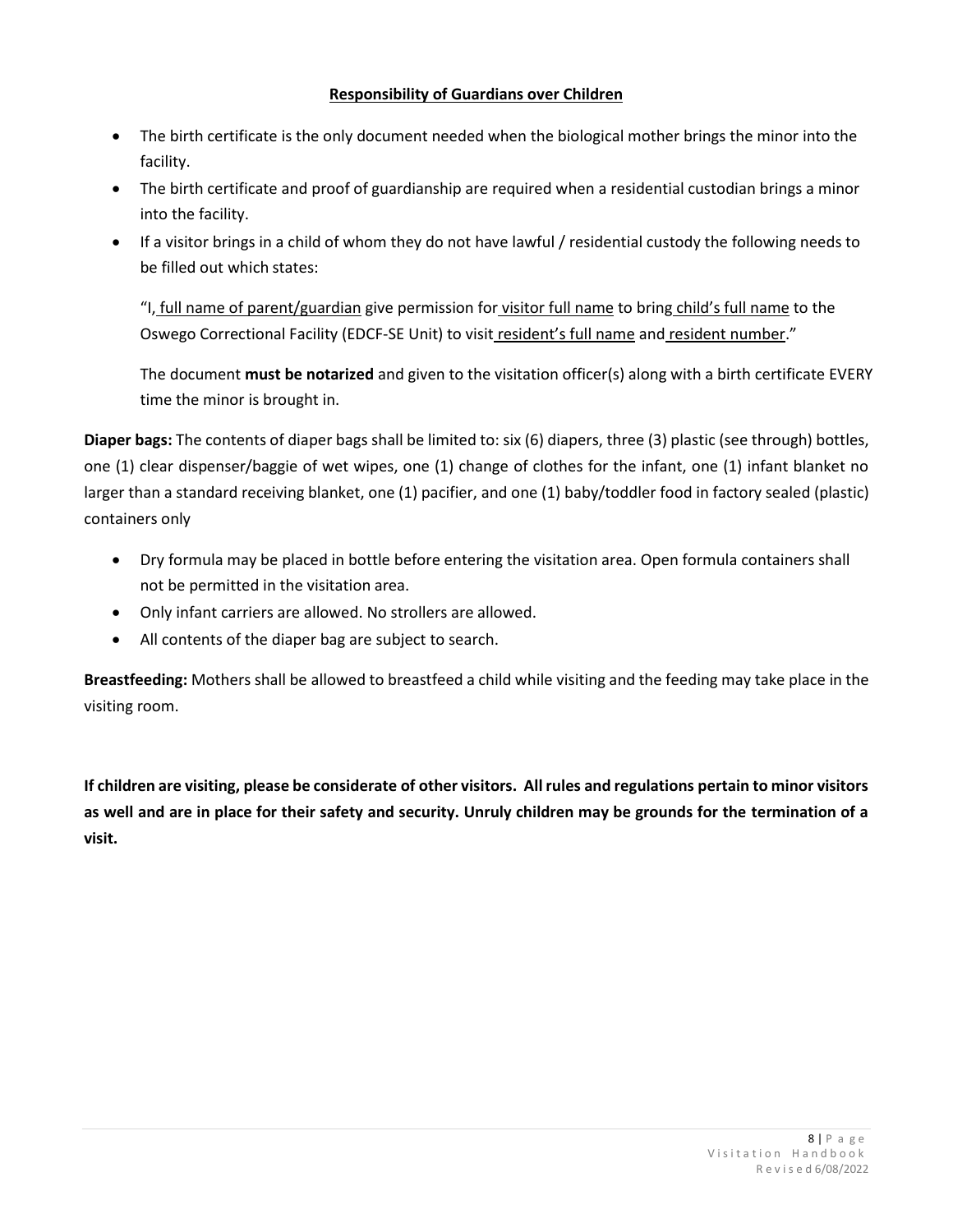#### **Visitor's Dress Code for In-Person Visits & Video Visits**

The following type of clothing **WILL BE CONSIDERED INAPPROPRIATE attire** for visiting:

- See-through / fishnet attire / tear away clothing
- Tank tops / halter tops / tube tops
- White T-shirts
- Spaghetti strap or tie-tops
- Braless attire
- Backless shirts or dresses
- Undergarments showing
- Low cut neckline or clothing that reveals any part of the breast
- Clothing that reveals bare shoulder / bare midriff
- Skirts or dresses that do not cover the knee while in a sitting position or has a slit that goes above the knee
- Spandex, leggings, jeggings or any other stretch / form fitting clothing (this includes skinny jeans or yoga pants)
- Wrap skirts or shirts
- Pajamas or sleep attire
- Hats or other headwear (excluding religious tenet)
- Sunglasses
- Red, grey or orange (hooded or not) sweatshirts
- Collared, blue / denim button up shirt
- Overalls / coveralls
- Footwear must be worn at all times however open toe shoes are acceptable, i.e. flip flops /sandals
- Shorts (except for those who are 10 years of age or under)
- Clothing with holes, tears, scratches or rips whether factory made or otherwise, despite whether or not they are all the way through the material.
- Attire that promotes violence, illegal activities, Security Threat Group affiliations or are of a sexual nature
- Attire that promotes alcohol and/or tobacco products
- Watches including Fitbit type or smart watches

All clothing considered to be outer garments shall be removed during the entry process. The clothing underneath the outer garments must be suitable for entry into the facility. For example, a visitor will not be allowed to enter with a tank top on even if the visitor has another garment to put over the tank top.

The above-mentioned list includes clothing that is not acceptable; however, this list is not meant to be all-inclusive. **Regardless of age, all visitors allowed into this facility must be dressed in compliance with this dress code. The facility staff reserve the right to deny any visitor when it is determined a visitor's apparel is not appropriate, even though they may not be wearing one of the previously listed items.**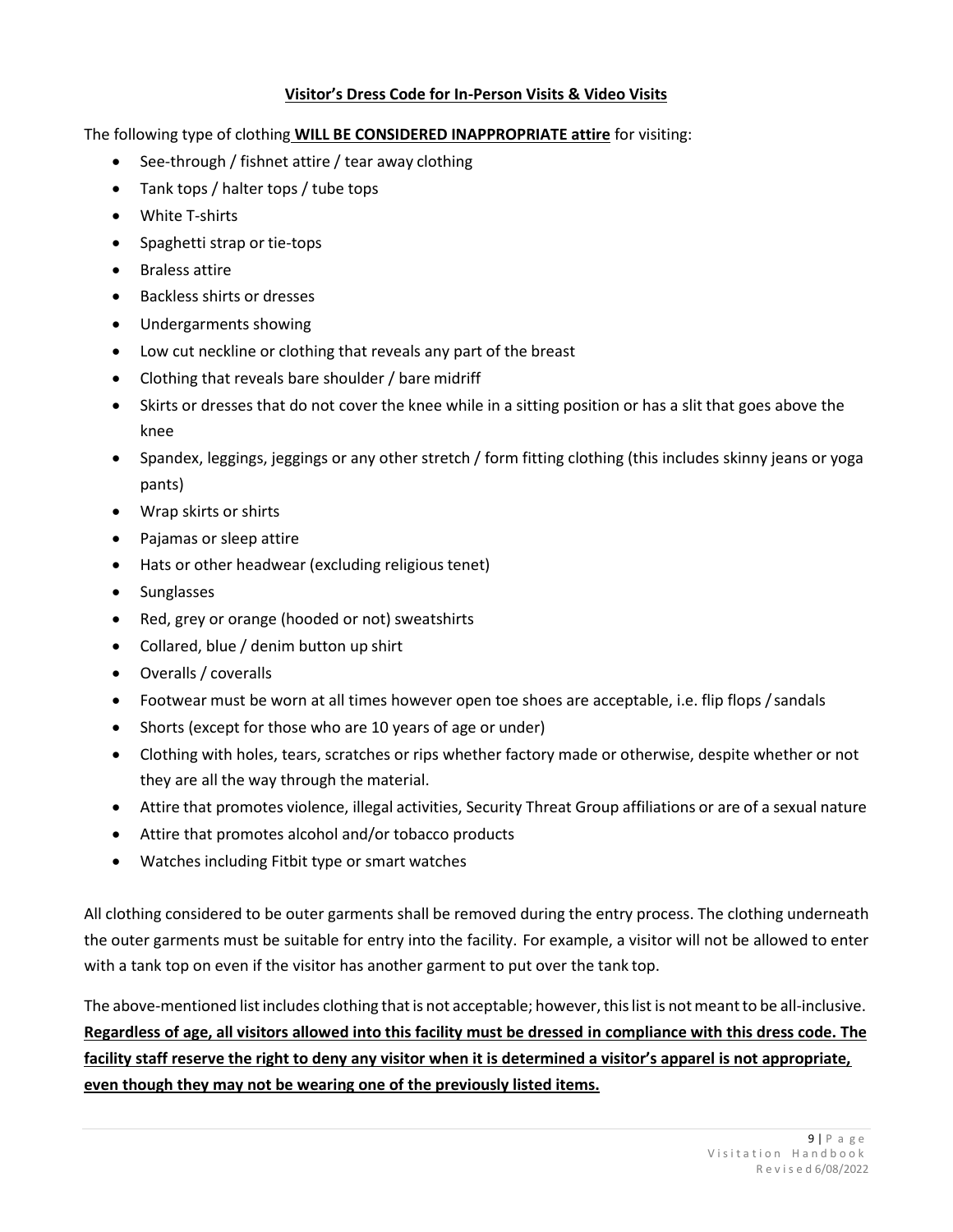#### **Frequently Asked Questions**

#### **How do I apply to be a visitor?**

All visitors must be on the resident's approved visiting list prior to visiting. If a visitor's name is not on the visiting list, he/she will not be allowed to schedule a visit. The application forms are sent to potential visitors by the resident. The application must be filled out **completely** and **accurately** and returned by mail to the facility's visiting clerk along with any necessary supporting documents. The approval process can take up to five weeks. Applications for minor visitors must be accompanied by an *original* birth certificate. Applications from individuals who are not U.S. citizens must be accompanied by a photocopy of the individual's passport, visa, resident alien card, permanent resident card or employment authorization card. If you have questions, please contact the EDCF Visitation Clerk. If approval is granted the visitor's name will be placed on the approved visiting list and the offender will be notified. It is the responsibility of the offender to notify his visitors that they have been approved. Approved visitors remain on an offenders list when he transfers to any other KDOC facility. This does not include county jail.

#### **Is there someone at the facility who will watch my children while visiting?**

No. Parents and guardians are responsible for the supervision and behavior of their children. A visit may be terminated if there is any disruptive, unsafe or inappropriate behavior exhibited from children while at OCF. Persons of any age or pets shall not be left unattended in automobiles.

#### **If I bring someone with me who is not going to visit, is there a place she/he can wait for me?**

There is no waiting area, do not bring someone who cannot visit if they are intending to wait at the facility. No one is permitted to sit in a vehicle in the parking lot to wait. Anyone who is not visiting shall be required to exit the facility grounds.

# **I understand each resident is allowed to have 20 visitors on his list. Can all visitors come to visit at the same time?**

Only three visitors are allowed in the visitation session due to the size of our visitation room and tables. A resident is entitled to visits on Saturday, Sunday, and approved holidays after they have scheduled the visit on their ICSolutions account. All visitors participating in the visit must be processed simultaneously. Once a visit is established, subsequent visitors will not be allowed entrance.

#### **Am I allowed to visit more than one (1) resident?**

Unless a visitor is a relative and has more than one immediate family member incarcerated at thisfacility, multiple visits are not permitted. They cannot visit both residents at the same time. Visiting program sponsors and clergymen are exempt from this regulation when approval is received in advance from the Unit TeamManager.

#### **How do I remove my name from a resident's visiting list?**

Visitors may be removed from a resident visit list by sending a written request to the EDCF visitation clerk. The resident may also request to have individuals removed from his visiting list. In either case, visitors must wait 180 days before they can reapply for visiting privileges.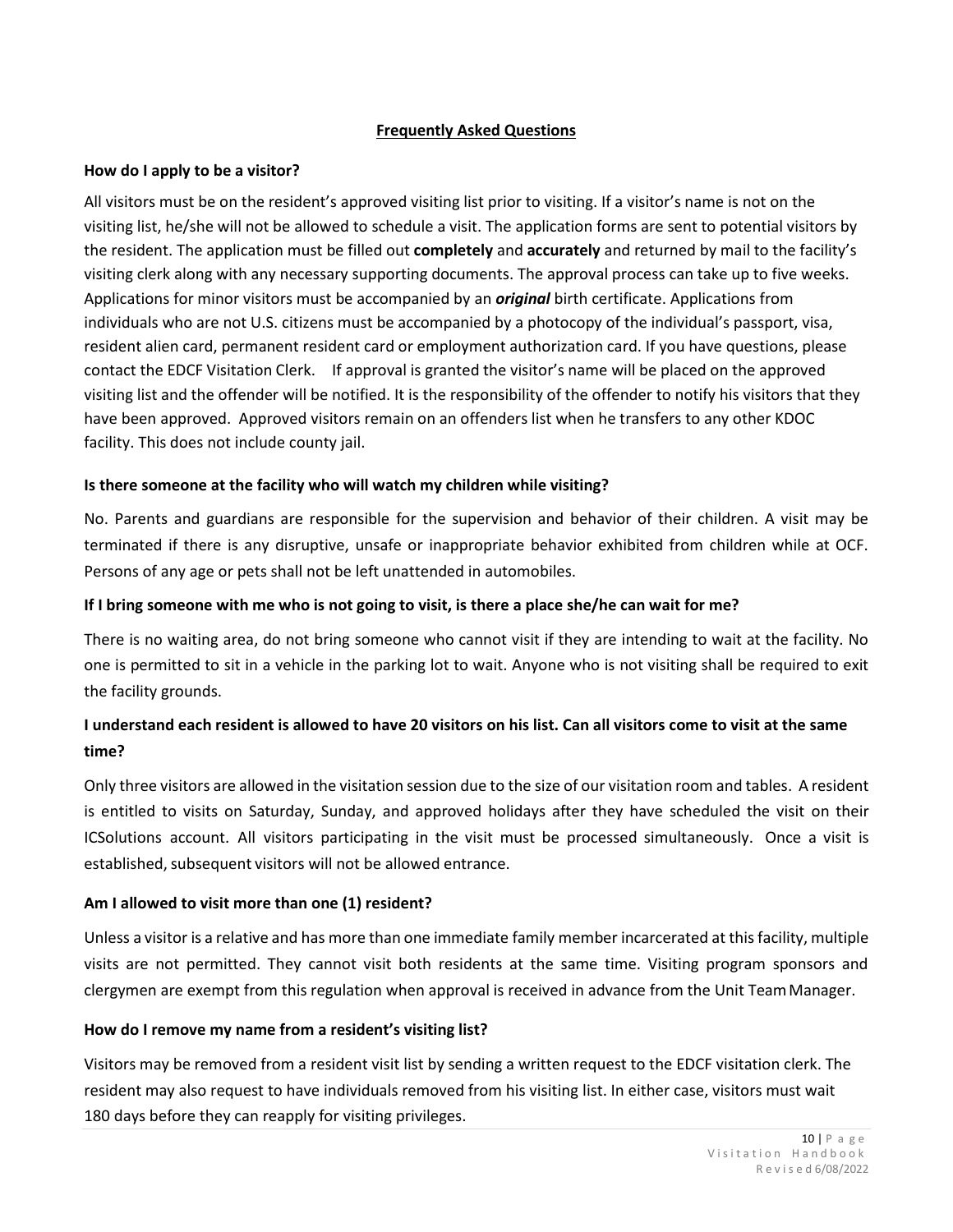# **Why would my visiting privileges be denied or terminated?**

A visit may be denied or terminated under the following circumstances by the highest-ranking security officer on duty:

- Visitor(s) under the influence of drugs or alcohol
- Refusal of visitor(s) to submit to search procedures per IMPP 12-115 *Search of Visitors*
- Refusal or failure to produce sufficient identification or the falsifying of information by the visitor
- Violation of facility visiting rules by visitor or resident
- Failure to properly supervise children
- Reasons necessary to preserve the security of the facility and reasonable order in the visiting area
- Visitors who were found in possession of a cellular phone, narcotics, and/or tobacco products during the searching procedures.

#### **What happens in the event of an emergency?**

This facility has protocols, based on the nature, of most emergency situations. An officer will brief visitors on the event. Visitors will then be directed to the nearest safe zone.

#### **Please Remember**

- Audio and video surveillance devices are used on all facility property.
- In the event you have a problem or questions at any time during your visit, please consult with the Visitation Officer or the Shift Supervisor on duty.
- Violation of any of these visiting regulations and/or any inappropriate physical or verbal behavior toward any person may result in suspension or termination of visiting privileges to maintain the safety and security of Oswego Correctional Facility.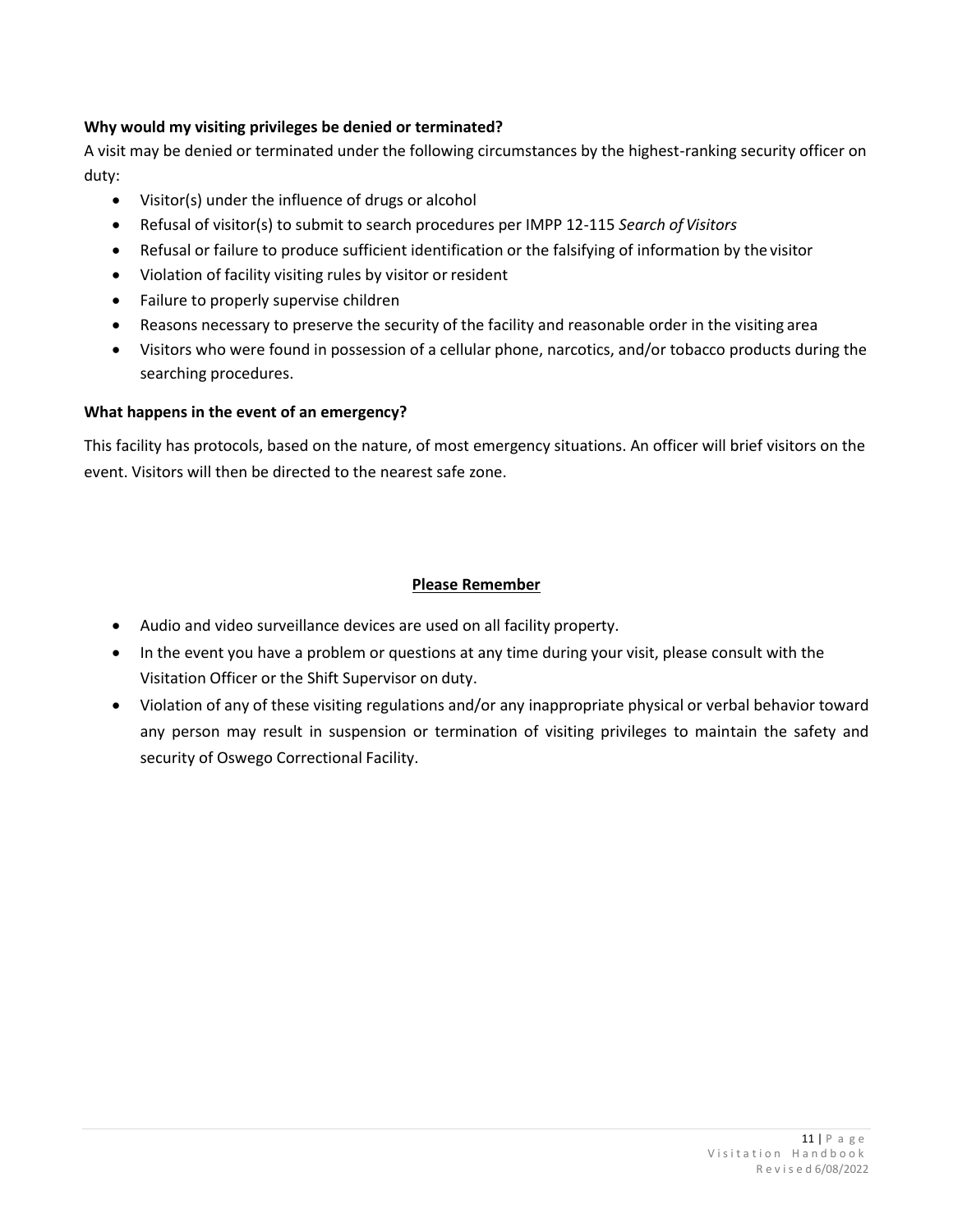## **Aramark Meal Rules**

- For those who have reserved all day visits, visitors and residents may order food from the OCF Visitation Menu order form through the Kitchen. This is not available to those who schedule just morning visits or just afternoon visits.
- Menu order forms will be available when visitation opens in the morning.
- The offender may pay for the orders with Ice Cream Ticket Punches, (the tickets must be present at the time of the order), or the visitor may pay with cash. (All orders must be paid for with two Ice Cream Punches or in \$5.00 increments the cost cannot be split with 1 ticket punch and \$2.50.)
- The form must be completed with the name of the purchaser, if the order is being paid with Cash or Ice cream punches, and the current date.
- No Substitutions will be allowed.
- The Food Service Supervisor will collect order forms, money, and punch any necessary ice cream tickets at approximately 9am.
- There will be no refunds.
- No orders will be accepted after the Food Service Supervisor has collected orders.
- All food will be delivered to Visitation around noon.
- All food must be consumed during the visit. Any leftover food needs to be removed from the facility by the visitor. Offenders will not be allowed to take any leftover food back to their living units with them.
- Food is not allowed to be shared with other visitors or offenders, it must be consumed only by the visitors that brought it in and the offenders they are visiting.
- The expectation is that you will clean up after yourself, this is a privilege that we are hoping to be able to continue to provide.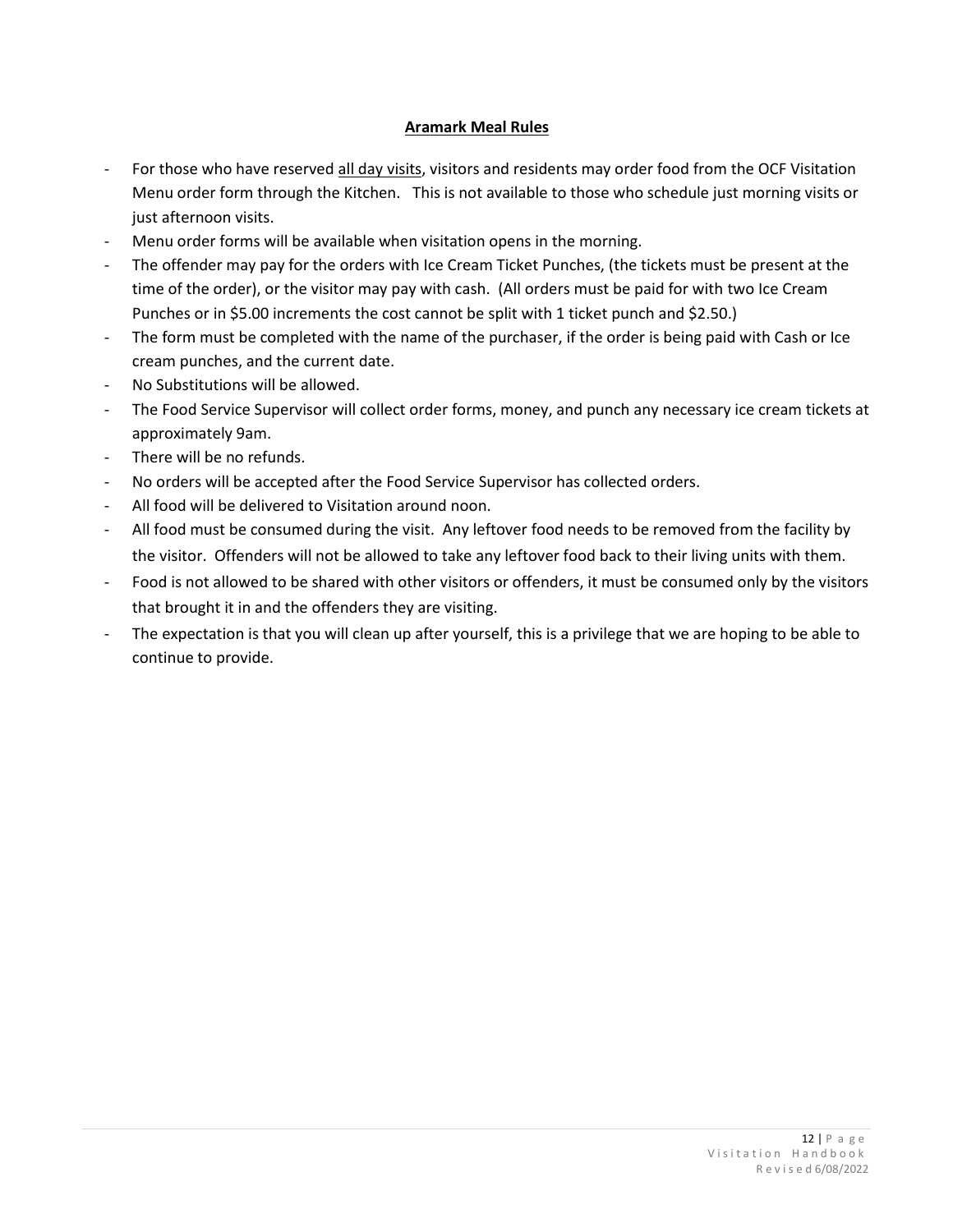#### **Video Visitation**

- Residents are allowed an unlimited number of video visits per day and week, if the visit time coincides with the allowed periods:
	- o Sunday through Thursday: 7am-10am, 12pm-3pm, 6pm-10pm
	- o Friday & Saturday: 7am-10am, 12pm-3:00pm, 6pm-10pm, 11pm-12:30am
- Residents on level 1, 2 and 3 shall be allowed to utilize the video visitationsystem.
	- $\circ$  If a visitation has been scheduled prior to the Resident's placement in restrictive housing or Restriction of Privilege (ROP), the Resident shall be responsible for notifying staff of the pending visit via form 9.
	- o Once notified, OCF Staff shall cancel the scheduled visit.
- All video visitors must be on the residents approved visitor list. Special visits will not be approved.
- All visitors will be required to download the ICSolutions visitation application at [www.ICSolutions.com i](http://www.icsolutions.com/)n order to participate in a video visit.
- To a schedule video visit, visitors will need to have at least \$9.95 in their prepaid account with ICSolutions. There will be a charge of \$9.95 for each 30-minute video visitation session as soon as the visit isscheduled.
- All video visits must be scheduled at least 24 hours in advance. The scheduling is done by the visitor not the resident.
- Once the visit is scheduled and approved, the Resident will receive an email listing the date, time. The Resident will need to login to the kiosk where he lives when the video visit is about to start.
- Facility staff can deny, change, or cancel a visit at any time at their discretion.
- Sex Offender residents who are restricted from contacting minors will not be allowed to utilize video visitation.
- Residents cannot participate in a video visit during the times that they are scheduled to be somewhere else for facility purposes, for example, in a program, attorney visit, at work, etc. The resident shall cancel a visit if it conflicts with his schedule.
- Only approved visitors can participate in the video visit.
- Residents shall not allow other Residents to participate in their visitation.
- Visitors may also be asked to provide proof of identity during the video visit if there is concern ofthe
- person's identity.
- It is recommended that visitors test their connection prior to scheduling a visit. The visitor should login and connect a couple minutes prior to the scheduled visitation time to check in. While the visitor can log-on anytime during the 30-minute visit, logging on after the start time will result in a shorter visit.
- Residents have the ability to cancel visits by logging onto their inmate account. If the Resident cancels the video visit, \$9.95 will be credited back to the visitors ICSolutions prepaid account.
- If the visitor is unable to attend the scheduled video visit, they will need to log onto their account and cancel the appointment prior to the scheduled visitation time to be refunded.
- If the visitor does not check in for a scheduled visit, no refund will be issued.
- If the internet loses connection during the visit, the visit will not be allowed to reconnect.
- If your visit is cancelled by the facility, the \$9.95 will be credited back to the visitor's ICSolutions prepaid
- account.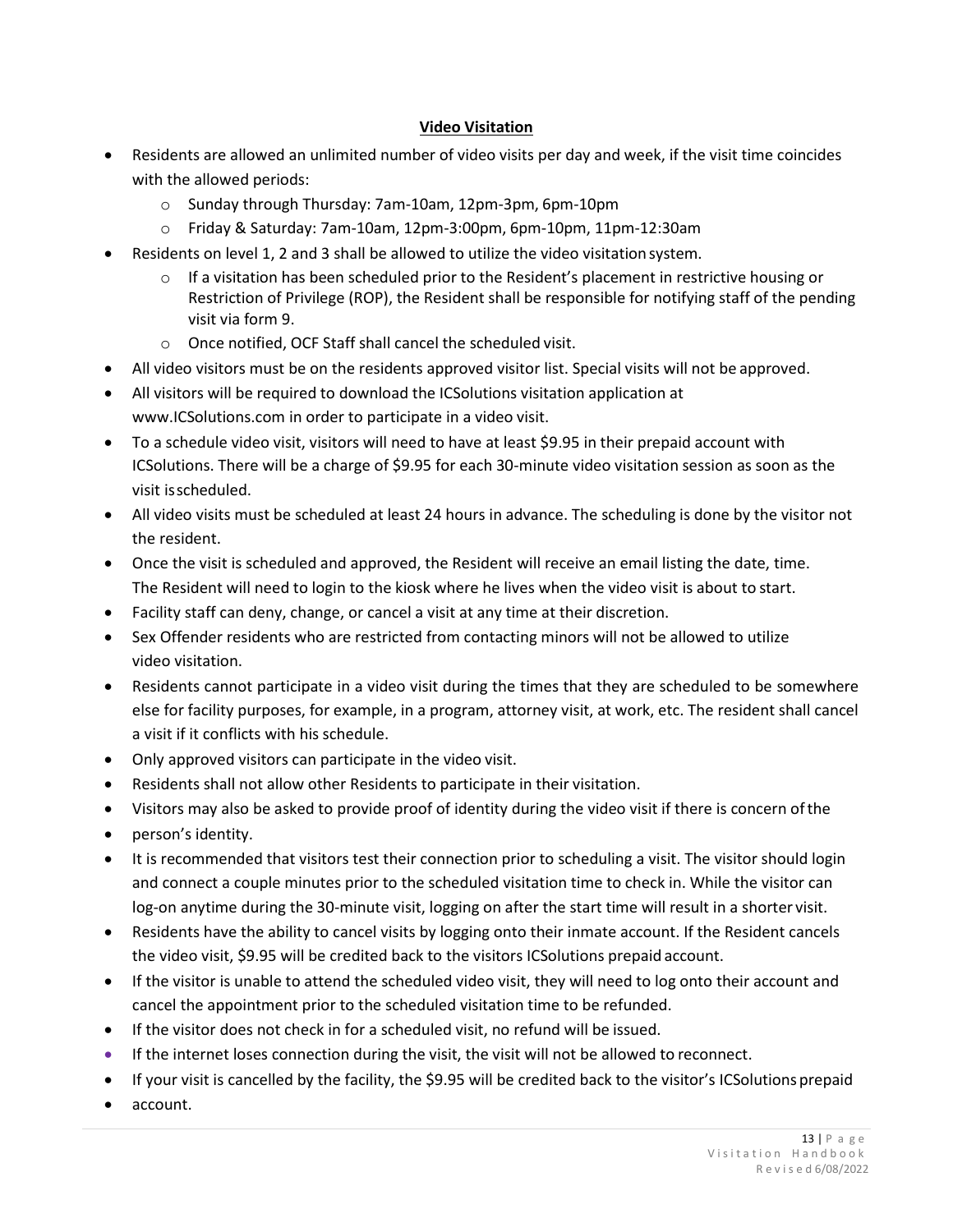- If the visit is terminated due to the conduct, no refund will be issued.
- Appropriate dress is required at all times. Review the Visitor Dress Code for In-Person Visits & Video Visits section on what will be considered inappropriate attire for a video visit.
- Any inappropriate activity or violating any of rules will result in the termination of your session and no refund will be issued. Visitors might also be placed on permanent visiting restrictions.
- Such activity includes nudity, removal of clothing, activities of a sexual nature or sexually suggestive activities, or any other behavior deemed offensive by staff.
	- o Visitors that create a disturbance or disruption of the visiting process.
	- o Visitors under the influence of drugs or alcohol.
	- o Visitors that refuse to show sufficient identification.
	- $\circ$  Visitors who are not on the approved visitor list.
- All visits are subject to monitoring and recording.
- Upcoming visits, with the resident name and scheduled time, will be displayed on the kiosk screen, to assist in the management of the kiosk for non-video visitation needs.
- Each visitation session will show the visitor and Resident a timer to display elapsed time.
- After your visit has ended, your connection will be terminated. The option to extend the visit another 30 minutes is no longer available.
- All visitor questions or issues need to be directed to ICSolutions.